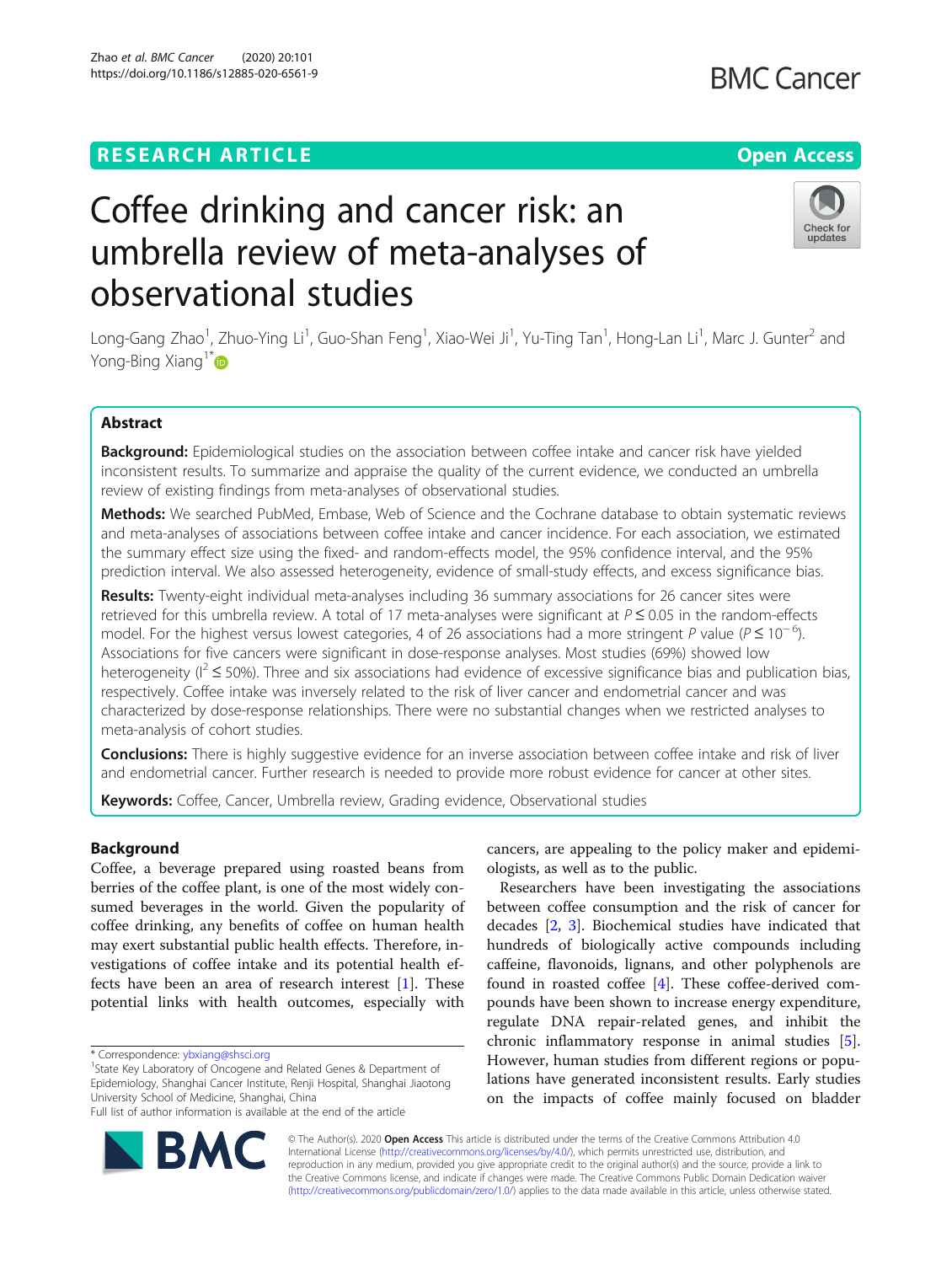cancer, which indicated a higher risk of bladder cancer based on case-control studies [\[6](#page-10-0), [7\]](#page-10-0). Studies conducted in the past 30 years have suggested a potential relation between coffee consumption and cancers of the liver, endometrium, and melanoma [\[8](#page-10-0)–[11](#page-10-0)]. Even though numerous findings have accumulated to support the benefits of recommendations on coffee drinking daily habits for cancer prevention, there is no convincing evidence because of inconsistent results across studies and issues with data quality. Previous studies focused on all kinds of health outcomes rather than only cancer at various sites [[12,](#page-10-0) [13\]](#page-10-0). It is therefore important to summarize the current epidemiological evidence and appraises its quality based on a comprehensive criteria of grading evidence.

Umbrella reviews offer the possibility to understand the strength of evidence and the extent of potential biases for the associations between coffee and cancer incidence [\[14\]](#page-10-0). In this report, we summarized the epidemiological evidence on associations between coffee consumption and the risk of developing any type of cancer. We described the magnitude, direction, and significance of the observed associations between coffee intake and cancer incidence. We also evaluated whether there is evidence of biases in the findings and identify the most robust associations which have fewer potential biases.

#### **Methods**

We had registered this protocol within the PROSPERO database for systematic reviews and meta-analyses (registration number: CRD42017084381). The protocol has been designed and reported according to the reporting guidance provided in the Preferred Reporting Items for Systematic Reviews and Meta-Analyses Protocols (PRISMA-P) statement [\[15\]](#page-10-0).

#### Literature search, study selection, and data extraction

Three researchers independently searched the PubMed, Embase, Web of Science and the Cochrane database of systematic reviews from inception to February 2019 for meta-analyses or systematic reviews of observational studies investigating the association between coffee consumption and risk of any developing cancer. We screened the titles and abstracts of all articles and then examined in detail and screened for applicability through full text. Further information on screening, selection procedure, and data collection were provided in the Additional file.

#### Data analysis

We carried out a descriptive analysis of systematic reviews. The data from each systematic review and findings based on methodological quality were used to build

evidence tables. We reestimated the summary effect size and its 95% confidence interval (95%CI) [\[16](#page-10-0)]. In the sensitivity analysis, we reselected meta-analysis with the largest number of only cohort studies from the database. We evaluated heterogeneity by estimating the variance between studies using Cochran's Q test and the  $I^2$  statistic [\[17](#page-10-0), [18](#page-10-0)]. We also estimated the 95% prediction interval (95%PI) [\[19\]](#page-10-0). An indication of small study effects was evaluated based on the Egger's test [[20\]](#page-10-0). We assessed excess significance bias by evaluating whether the observed number of studies with nominally statistically significant results was different from the expected number of studies with statistically significant results [\[21](#page-10-0)]. Details can be found in the Additional file [1](#page-9-0).

#### Grading the evidence

We categorized the associations between measures of coffee consumption and cancers into strong, highly suggestive, suggestive, weak, or no association depending on the strength and validity of the evidence, such as  $P$  value of the random-effects model, total cases,  $I^2$  statistic of heterogeneity, 95%PI, small study effects, and excess significance bias [[22](#page-10-0)–[24\]](#page-10-0). Details were provided in Table [3.](#page-8-0)

All statistical analyses were performed using Stata version 14.0 (Stata Corp LP, College Station, TX, USA). A two-sided P value less than 0.05 was considered as reaching statistical significance if not specified.

#### Results

#### Literature selection

The flow chart of article selection was provided in Fig. [1](#page-2-0). Briefly, we identified 272 articles after removing the duplicates. We provided a list (online Additional file [1](#page-9-0): Table S1) for excluded studies that did not meet our inclusion criteria.

After two steps of careful reviews, we identified 28 original meta-analyses that investigated associations between coffee intake and cancer incidence. Among these studies, we finally selected 36 non-overlapped associations from 28 independent original studies. Twenty-six of these used the highest versus lowest intake of coffee drinking in a categorical and the remainder analyzed the data in a dose-response analysis.

#### Characteristics of meta-analyses included in this umbrella review

Table [1](#page-3-0) summarizes these 36 independent associations including 26 cancer sites. The median number of individual studies for each cancer was 15, ranging from 4 to 54. The number of cases ranged from 255 to 104,770. All except for three comparisons (acute myelogenous leukemia, biliary tract cancer, and glioma) included more than 1000 cases in the meta-analyses. Of 448 individual studies for the highest versus lowest comparison, 268 (59.8%) were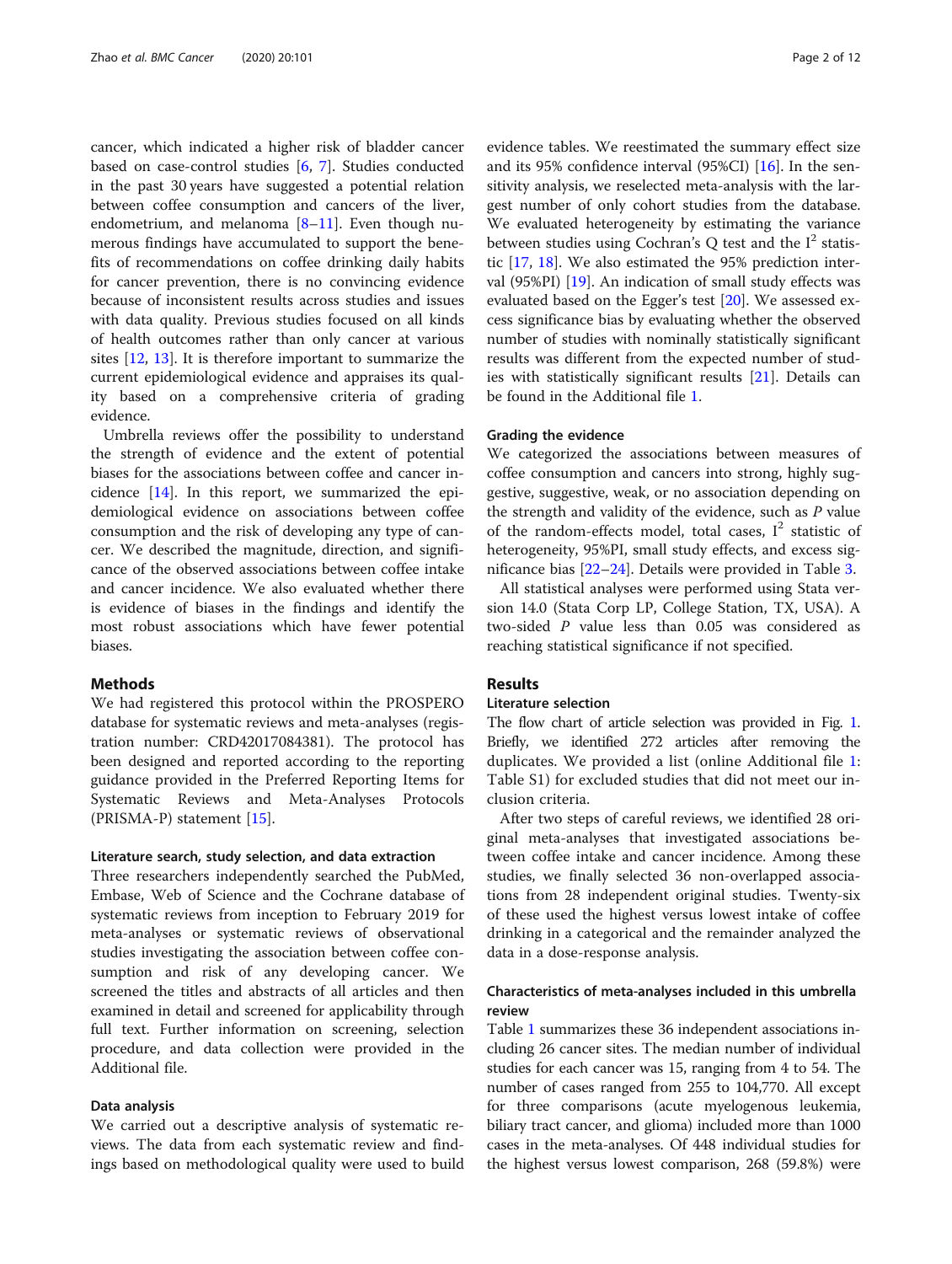<span id="page-2-0"></span>

case-control studies and 179 (40.0%) were cohort studies and one was a cross-sectional study. Of 144 individual studies for dose-response analysis, 40 (27.8%) were casecontrol studies and 104 (72.2%) were cohort studies.

For associations with more than one published meta-analysis, there was an agreement in general on the direction, magnitude, and significance of the summary associations given the different numbers of studies included. Details were provided in the online Additional file [1](#page-9-0): Table S1.

#### Evidence summary

The summary random-effects estimates were significant at  $P \le 0.05$  in 17 meta-analyses (39%). For the highest versus lowest categories (H/L), four of 26 associations had a more stringent P value ( $P \le 10^{-6}$ ). Overall, coffee intake was associated with incident bladder cancer, endometrial cancer, liver cancer, and oral cancer in the highest versus lowest analyses. Coffee was associated

with five cancers in dose-response analyses (cancers of breast, colon, endometrium, liver, and lung). There is a slight difference between the random-effects model and fixed-effects model. The studies with the smallest standard error of each association suggested that 16 of 36 were significant at  $P = 0.05$ .

The Q test showed significant heterogeneity ( $P \le 0.10$ ) for 11 (31%, 11/36) meta-analyses (Table [2](#page-5-0) and Fig. [2](#page-7-0)). Most studies (69%, 25/36) showed low heterogeneity  $(I^2 \le 50\%)$ . The associations showed substantial heterogeneity ( $I^2 > 75\%$ ) included laryngeal cancer (H/L) and lung cancer (H/L). Only three associations (acute lymphocytic leukemia, endometrial cancer, and liver cancer) had a 95% PI that excluded the null value. Details were provided in the Additional file [2.](#page-9-0)

#### Excess significance test and publication bias

From Table [2](#page-5-0), the evidence for excess significance using the largest study estimate as the plausible effect size was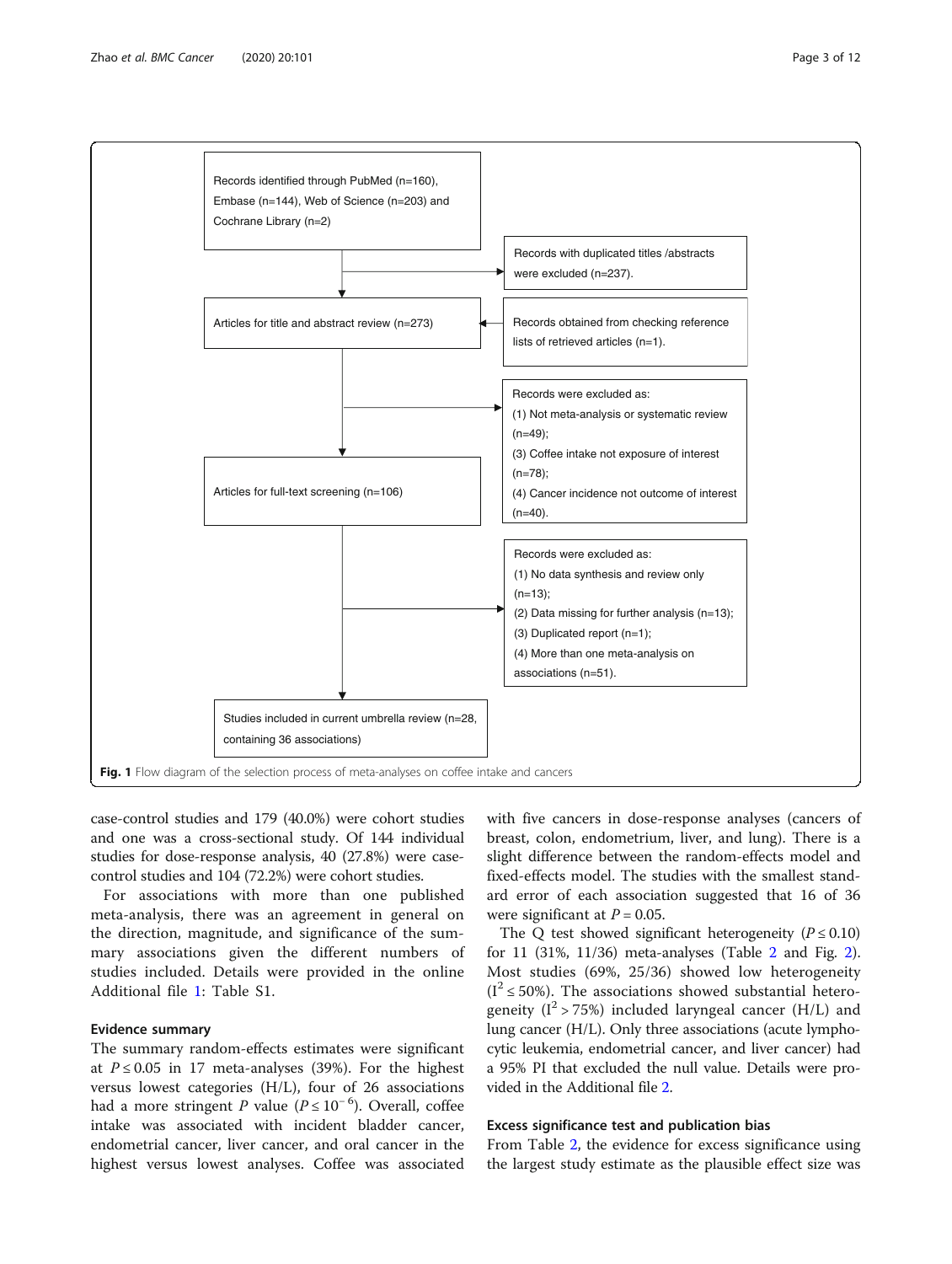|   | ļ                   |
|---|---------------------|
|   | l                   |
|   | i                   |
|   | ţ                   |
|   | ł<br>١              |
|   |                     |
|   | j<br>֦              |
|   | I<br>ļ              |
|   |                     |
|   |                     |
|   |                     |
|   | ١                   |
|   | ٢<br>7              |
|   | j<br>I              |
|   | ī<br>١              |
|   |                     |
|   | Ï<br>l              |
|   | l                   |
|   |                     |
|   | d<br>I              |
|   | $\frac{1}{2}$<br>Ś  |
|   | j<br>j              |
|   | S                   |
|   | İ<br>j              |
|   | I                   |
|   | l                   |
|   | i                   |
|   | ز<br>j              |
|   | j                   |
|   | i<br>j              |
|   |                     |
|   | ī<br>$\overline{2}$ |
|   | ł                   |
|   |                     |
|   |                     |
|   | ;<br>}<br>ł         |
|   | į                   |
|   |                     |
|   |                     |
|   | j<br>Ì              |
|   | ׇ֦֡֡֡               |
|   | ï<br>١<br>j<br>j    |
|   |                     |
|   |                     |
|   |                     |
|   |                     |
|   | l                   |
|   |                     |
|   | ١                   |
|   | j                   |
|   | J<br>١              |
|   | ì                   |
|   |                     |
|   | ١                   |
| Ì | ١                   |
|   | ١                   |
|   |                     |
|   | ֚֚֡֡                |
|   | j                   |
|   |                     |
|   |                     |
|   |                     |
|   | j<br>Ï              |
|   |                     |
| I | ١                   |
|   |                     |
|   | eler                |
|   |                     |
|   |                     |
|   |                     |
|   |                     |

<span id="page-3-0"></span>

|                         |                              |                       |                            |         | Summary relative risk (95% CI) |                                          |                   | P value                |                         |               |
|-------------------------|------------------------------|-----------------------|----------------------------|---------|--------------------------------|------------------------------------------|-------------------|------------------------|-------------------------|---------------|
| Author, year            | Cancer type                  | comparison<br>Unit of | No of studies No. of cases |         |                                | Fixed-effects model Random-effects model | Largest study     | Fixed-effects<br>model | Random-effects<br>model | ᅐ<br>95%      |
| Thomopoulos, 2015 [20]  | Acute lymphocytic<br>eukemia | $\Xi$                 | $\overline{ }$             | 2453    | 1.43 (1.22, 1.68)              | 1.44(1.21, 1.71)                         | 1.30 (1.00, 1.70) | 9.28E-06               | 2.9E-05                 | (1.09, 1.91)  |
| Thomopoulos, 2015 [20]  | Acute myelogenous<br>eukemia | $\preceq$             | $\circ$                    | 333     | 1.76 (1.17, 2.63)              | 1.78(0.87, 3.65)                         | 2.40 (1.30, 4.30) | 0.006                  | 0.115                   | (0.17, 18.39) |
| Godos, 2017 [4]         | Biliary tract cancer         | E                     |                            | 726     | 0.91 (0.69, 1.20)              | 0.91 (0.69, 1.20)                        | 0.94 (0.64, 1.37) | 0.006                  | 0.115                   | (0.58, 1.43)  |
| Wu, 2015 [24]           | Bladder cancer               | ž,                    | 50                         | 16,172  | 1.29(1.19, 1.39)               | 1.35(1.20, 1.50)                         | 1.00 (0.83, 1.21) | 8.89E-11               | $1.54E - 07$            | (0.90, 2.00)  |
| Jiang, 2013 [9]         | Breast cancer                | ž,                    | 34                         | 56,541  | 0.97 (0.93, 1.01)              | 0.97 (0.93, 1.01)                        | 0.98 (0.91, 1.07) | 0.089                  | 0.089                   | (0.93, 1.01)  |
| Gan, 2017 [3]           | Colon cancer                 | 2                     | $\frac{0}{1}$              | 13,853  | 0.91 (0.84, 0.98)              | 0.92(0.83, 1.02)                         | 0.92 (0.80, 1.06) | 0.011                  | 0.097                   | (0.72, 1.18)  |
| Li, 2013 [13]           | Colorectal cancer            | 2                     | $\overline{Q}$             | 25,965  | 0.89 (0.85, 0.94)              | 0.88 (0.81, 0.96)                        | 0.90 (0.80, 1.02) | 1.37E-05               | 0.003                   | (0.59, 1.30)  |
| Lukic, 2018 [8]         | Endometrial cancer           | E                     | $\overline{0}$             | 13,812  | 0.79 (0.74, 0.84)              | 0.75 (0.70, 0.82)                        | 0.92 (0.82, 1.03) | 2.67E-14               | $2.90E-11$              | (0.60, 0.93)  |
| Zheng, 2013 [28]        | Esophageal cancer            | ž,                    | $\overline{4}$             | 3575    | 0.90 (0.81, 1.00)              | 0.84 (0.72, 0.98)                        | 1.13(0.92, 1.37)  | 0.047                  | 0.028                   | (0.55, 1.29)  |
| Botelho, 2006 [1]       | Gastric cancer               | 兰                     | 23                         | 5611    | 0.96 (0.88, 1.06)              | 0.97 (0.86, 1.09)                        | 0.93 (0.72, 1.21) | 0.422                  | 0.593                   | (0.67, 1.40)  |
| Malerba, 2013 [15]      | Glioma                       | E                     | $\circ$                    | 255     | 1.01(0.83, 1.22)               | $1.01$ $(0.83, 1.22)$                    | 0.98 (0.67, 1.41) | 0.943                  | 0.943                   | (0.77, 1.32)  |
| Wijampreecha, 2017 [23] | Kidney cancer                | 2                     | 22                         | 11,087  | 1.00(0.92, 1.09)               | 0.99 (0.89, 1.11)                        | 1.33 (1.07, 1.66) | 0.971                  | 0.909                   | (0.71, 1.38)  |
| Ouyang, 2014 [16]       | Laryngeal cancer             | ž,                    | $\infty$                   | 2596    | 1.05(0.94, 1.18)               | 1.18 (0.87, 1.59)                        | 0.90 (0.80, 1.10) | 0.397                  | 0.284                   | (0.47, 2.93)  |
| Thomopoulos, 2015 [20]  | Leukemia                     | 2                     | $\circ$                    | 2303    | 1.41 (1.19, 1.66)              | 1.57(1.16, 2.11)                         | 1.10 (0.90, 1.50) | 5.27E-05               | 0.003                   | (0.69, 3.56)  |
| Sang, 2013 [17]         | Liver cancer                 | 2                     | $\frac{6}{1}$              | 3622    | 0.50 (0.42, 0.59)              | 0.48 (0.40, 0.58)                        | 0.70 (0.50, 1.00) | 2.77E-16               | 8.84E-15                | (0.35, 0.67)  |
| Galarraga, 2016 [2]     | Lung cancer                  | 2                     | $\overline{21}$            | 19,892  | 1.08 (1.06, 1.11)              | 1.26(1.13, 1.41)                         | 1.04(1.01, 1.07)  | $1.84E-11$             | 4.7E-05                 | (0.82, 1.93)  |
| Han, 2016 [6]           | Lymphoma                     | ž,                    |                            | 1513    | 1.05(0.90, 1.23)               | 1.08 (0.76, 1.53)                        | 1.11 (0.90, 1.37) | 0.551                  | 0.659                   | (0.38, 3.05)  |
| Yew, 2016 [27]          | Melanoma                     | 2                     | $\equiv$                   | 3787    | 0.76 (0.69, 0.84)              | 0.75 (0.65, 0.87)                        | 0.80 (0.69, 0.93) | 1.39E-08               | 0.000151                | (0.50, 1.12)  |
| Vaseghi, 2016 [22]      | Nonmelanoma                  | 2                     | $\circ$                    | 104,770 | 0.86 (0.80, 0.93)              | 0.87 (0.78, 0.98)                        | 0.83 (0.75, 0.92) | 0.000111               | 0.021                   | (0.67, 1.13)  |
| Li, 2016 [11]           | Oral cancer                  | 2                     | $\frac{5}{1}$              | 5021    | 0.63 (0.57, 0.71)              | 0.63 (0.52, 0.75)                        | 0.51 (0.40, 0.64) | 7.3E-16                | 3.79E-07                | (0.36, 1.09)  |
| Miranda, 2017 [15]      | Oral/Pharyngeal<br>cancer    | ž,                    | $\overline{1}$             | 5151    | 0.72 (0.64, 0.82)              | 0.69 (0.57, 0.84)                        | 0.60 (0.45, 0.80) | 5.26E-07               | 0.000281                | (0.37, 1.29)  |
| Steevens, 2007 [18]     | Ovarian cancer               | 2                     | $\overline{\phantom{0}}$   | 5479    | 1.11(0.98, 1.27)               | 1.18(0.97, 1.44)                         | 0.93 (0.69, 1.26) | 0.115                  | 0.101                   | (0.63, 2.19)  |
| Turati, 2012 [21]       | Pancreatic cancer            | E                     | 54                         | 10,594  | 1.14(1.05, 1.24)               | 1.13 (0.99, 1.29)                        | 0.95 (0.73, 1.23) | 0.002                  | 0.063                   | (0.59, 2.16)  |
| Xia, 2017 [26]          | Prostate cancer              | $\Xi$                 | 27                         | 42,399  | 1.02(0.96, 1.07)               | 1.07 (0.96, 1.18)                        | 0.94 (0.87, 1.02) | 0.585                  | 0.228                   | (0.74, 1.53)  |
| Gan, 2017 [3]           | Rectal cancer                | E                     | $\overline{1}$             | 6200    | 1.07(0.97, 1.18)               | 1.06 (0.95, 1.19)                        | 1.20 (1.00, 1.44) | 0.185                  | 0.285                   | (0.86, 1.31)  |
| Han, 2017 [5]           | Thyroid cancer               | ž,                    |                            | 1039    | 0.91(0.74, 1.12)               | 0.91(0.74, 1.12)                         | 1.00 (0.68, 1.48) | 0.37                   | 0.37                    | (0.70, 1.19)  |
| Li, 2013 [12]           | Breast cancer                | Per 1 cup             | 24                         | 46,812  | 0.99 (0.98, 1.00)              | 0.99 (0.98, 1.00)                        | 0.99 (0.98, 1.01) | 0.009                  | 0.009                   | (0.98, 1.00)  |
| Gan, 2017 [3]           | Colon cancer                 | Per 1 cup             | $\overline{1}$             | 13,650  | 0.98 (0.97, 0.99)              | 0.98 (0.97, 1.00)                        | 0.97 (0.95, 0.99) | 0.0006                 | 0.019                   | (0.95, 1.02)  |
| Gan, 2017 [3]           | Colorectal cancer            | Per 1 cup             | $\overline{1}$             | 22,037  | 0.99 (0.98, 1.00)              | 0.99 (0.98, 1.01)                        | 0.97 (0.96, 0.99) | $\overline{0}$         | 0.292                   | (0.96, 1.03)  |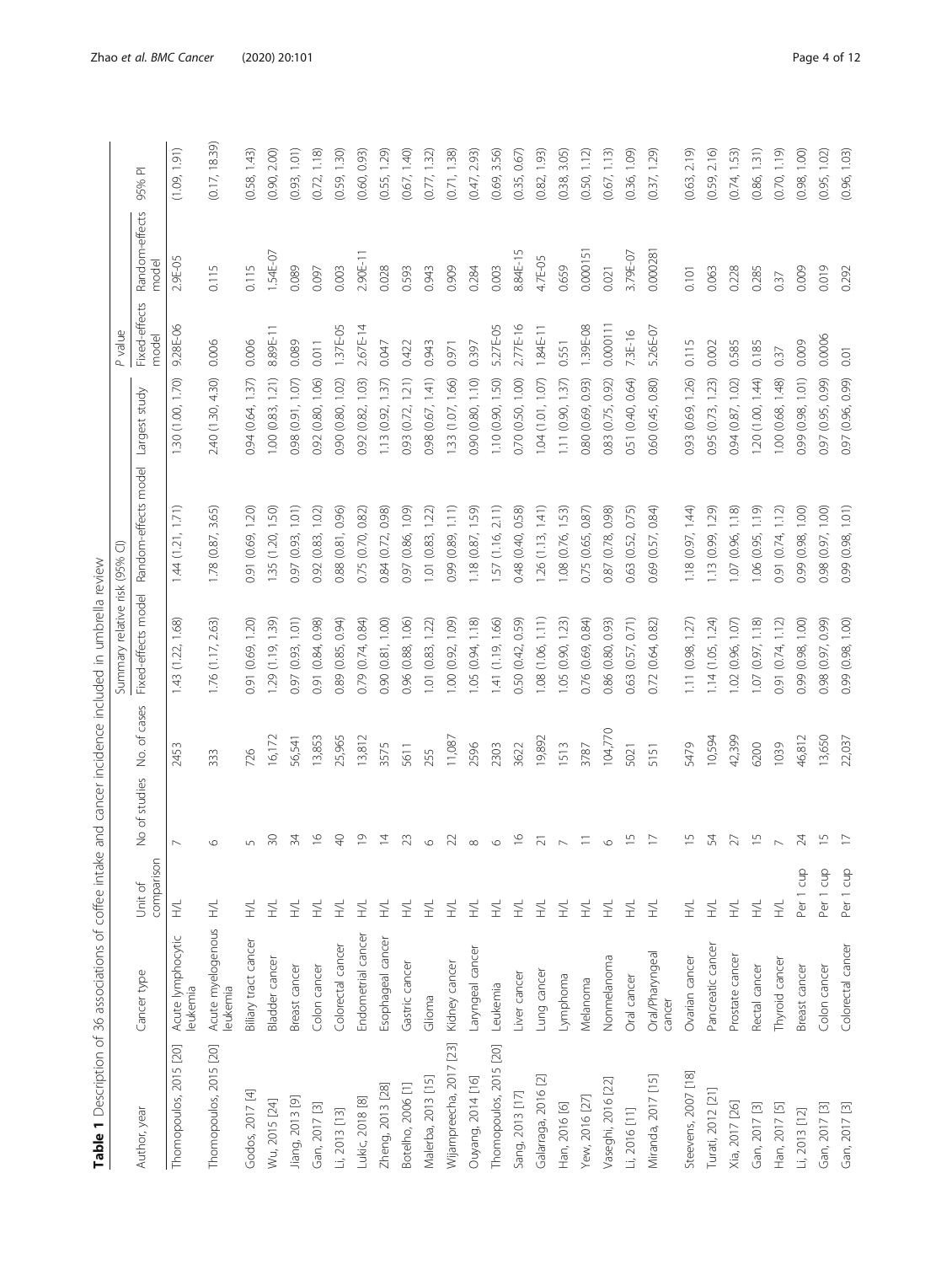|                    |                                                                                                                           |                       |    |      | Summary relative risk (95% CI) |                                                                                   |                             | P value |                                       |              |
|--------------------|---------------------------------------------------------------------------------------------------------------------------|-----------------------|----|------|--------------------------------|-----------------------------------------------------------------------------------|-----------------------------|---------|---------------------------------------|--------------|
| Author, year       | Cancer type                                                                                                               | comparison<br>Unit of |    |      |                                | No of studies No. of cases Fixed-effects model Random-effects model Largest study |                             | nodel   | Fixed-effects Random-effects<br>model | 95% PI       |
| Huang, 2013 [7]    | Endometrial cancer Per 1 cup                                                                                              |                       |    | 3571 | 0.94 (0.91, 0.96)              | 0.93 (0.90, 0.97)                                                                 | $0.94(0.90, 0.97) 6.63E-07$ |         | 0.00032                               | (0.85, 1.02) |
| Xie, 2014 [26]     | Gastric cancer                                                                                                            | Per 1 cup             |    | 2344 | 1.00 (0.98, 1.03)              | 1.02 (0.97, 1.06)                                                                 | 0.97 (0.93, 1.01) 0.806     |         | 0.482                                 | (0.90, 1.15) |
| Malerba, 2013 [14] | Glioma                                                                                                                    | Per 1 cup             |    | 1493 | 1.00 (0.97, 1.03)              | 1.00 (0.96, 1.05)                                                                 | 1.00 (0.96, 1.05) 0.927     |         | 0.939                                 | (0.85, 1.19) |
| Kennedy, 2017 [10] | iver cancer                                                                                                               | Per 1 cup             |    | 4730 | 0.84 (0.82, 0.86)              | 0.81 (0.77, 0.85)                                                                 | 0.90 (0.86, 0.95) 2.69E-36  |         | $1.2E-16$                             | (0.68, 0.95) |
| Tang, 2010 [19]    | -ung cancer                                                                                                               | Per 1 cup             |    | 3862 | 1.07(1.04, 1.11)               | 1.07(1.02, 1.12)                                                                  | $10(1.03, 1.17)$ 3E-05      |         | 0.006                                 | (0.95, 1.21) |
| Turati, 2012 [21]  | Pancreatic cancer                                                                                                         | Per 1 cup             | 28 | 6534 | 1.02 (1.00, 1.03)              | 1.03 (0.99, 1.06)                                                                 | 1.04 (1.00, 1.08) 0.047     |         | 0.12                                  | (0.90, 1.17) |
| Gan, 2017 [3]      | Rectal cancer                                                                                                             | Per 1 cup             |    | 6134 | 1.01 (0.99, 1.03)              | 1.01 (0.99, 1.03)                                                                 | 0.95 (0.86, 1.07) 0.263     |         | 0.211                                 | (0.98, 1.05) |
|                    | Abbreviation: H/L The highest intake vs. lowest intake of coffee<br>Reference was provided in Additional file 1: Table S3 |                       |    |      |                                |                                                                                   |                             |         |                                       |              |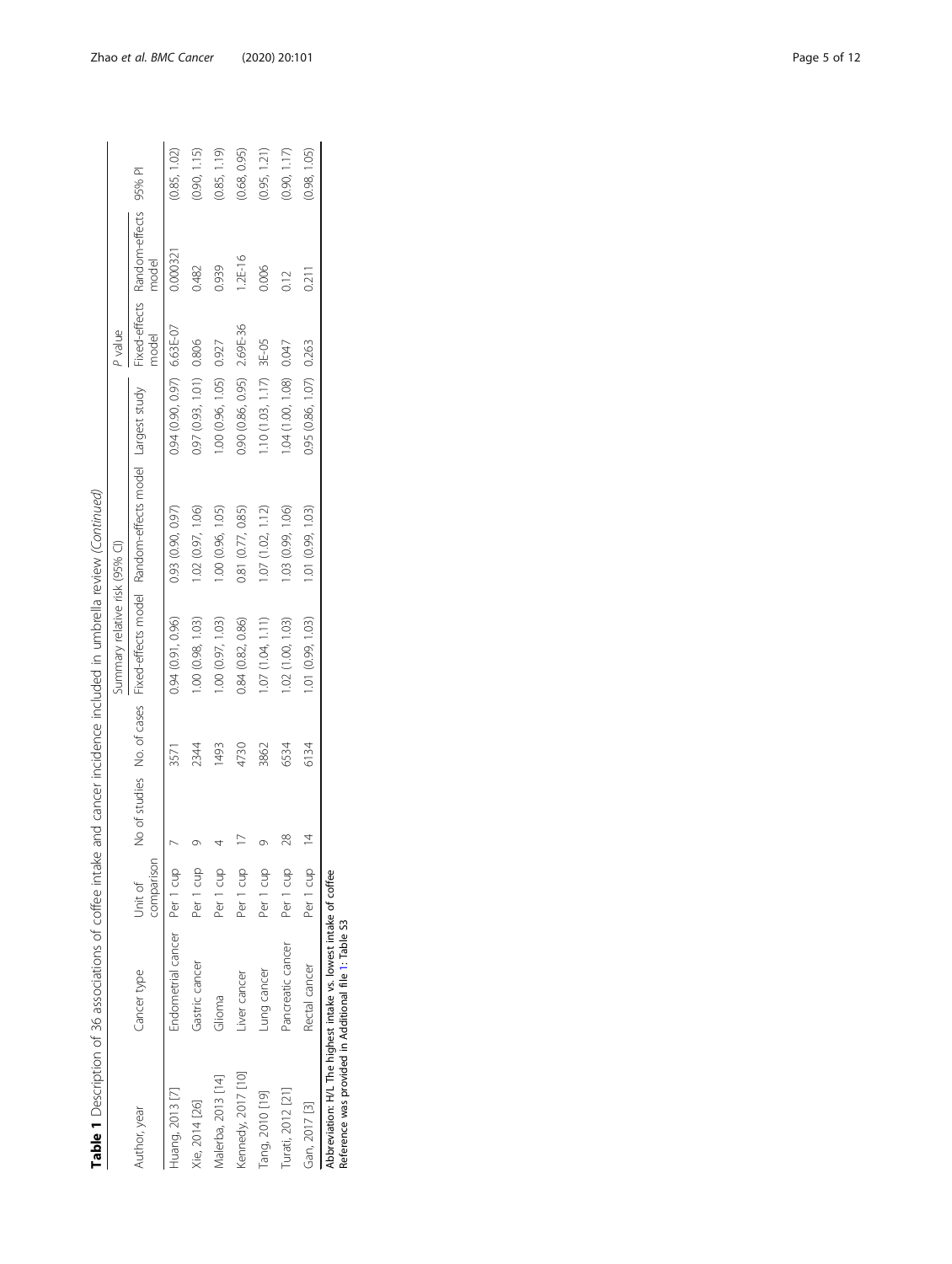| I<br>j<br>)<br>)<br>)<br>i<br>$\ddot{\phantom{a}}$<br>i<br>ļ<br>Ò<br>í<br>J<br>ļ<br>i<br>l<br>ś |
|-------------------------------------------------------------------------------------------------|
| )<br>3<br>-<br>)<br>I                                                                           |
| $\overline{\phantom{a}}$<br>ì<br>くくし<br>)<br>}<br>;                                             |
| $\ddot{\ }$<br>I                                                                                |
| I                                                                                               |
|                                                                                                 |
| ļ                                                                                               |
| j<br>I<br>)<br>ļ<br>١<br>č<br>J<br>5<br>$\mathbf{r}$<br>I<br>ì<br>j<br>I                        |
|                                                                                                 |
| $\frac{1}{2}$<br>l<br>j<br>$\frac{1}{2}$<br>j<br>ļ                                              |
| $\frac{1}{2}$<br>)                                                                              |
| Ì                                                                                               |
| ē<br>í<br>$\mathbf{I}$                                                                          |
| $\frac{1}{2}$                                                                                   |
| c elo.<br>$\vdots$                                                                              |

<span id="page-5-0"></span>

|                          | Table 2 Evaluation of bias and heterogeneity in 36 associations of coffee intake with cancer incidence |                         |                 |                  |                 |                       |                       |                           |
|--------------------------|--------------------------------------------------------------------------------------------------------|-------------------------|-----------------|------------------|-----------------|-----------------------|-----------------------|---------------------------|
| Author, year             | Cancer type                                                                                            | Unit of comparisor      | $1^{2}$ (95%CI) | $\circ$<br>P for | Egger's P value | Observed <sup>a</sup> | Expected <sup>a</sup> | TES <sup>b</sup><br>P for |
| Thomopoulos, 2015 [20]   | Acute lymphocytic leukemia                                                                             | 2                       | 8(0, 73)        | 0.368            | 0.309           | $\sim$                | 1.24                  |                           |
| Thomopoulos, 2015 [20]   | Acute myelogenous leukemia                                                                             | 2                       | 63 (2, 86)      | 0.029            | 0.9             |                       | 1.16                  | 0.444                     |
| Godos, 2017 [4]          | Biliary tract cancer                                                                                   | E                       | 0(0, 79)        | 0.849            | 0.073           | $\circ$               | 0.42                  |                           |
| Wu, 2015 [24]            | Bladder cancer                                                                                         | 도                       | 42 (11, 63)     | 0.009            | 0.014           | ᡡ                     | 10.42                 |                           |
| Jiang, 2013 [9]          | Breast cancer                                                                                          | 2                       | 0(0, 39)        | 0.485            | 0.374           | 4                     | 5.64                  |                           |
| Gan, 2017 [3]            | Colon cancer                                                                                           | 2                       | 30(0, 62)       | 0.124            | 0.699           |                       | 3.14                  |                           |
| Li, 2013 [13]            | Colorectal cancer                                                                                      | ž                       | 57 (38, 70)     | 0.00             | 0.419           |                       | 10.27                 |                           |
| Lukic, 2018 [8]          | Endometrial cancer                                                                                     | 三                       | 29 (0, 60)      | 0.132            | 0.326           | $\infty$              | 3.17                  | 0.786                     |
| Zheng, 2013 [28]         | Esophageal cancer                                                                                      | $\leq$                  | 42 (0, 69)      | 0.049            | 0.038           |                       | 4.88                  | 0.008                     |
| Botelho, 2006 [1]        | Gastric cancer                                                                                         | E                       | 34 (0, 61)      | 0.055            | 0.695           |                       | 5.13                  |                           |
| Malerba, 2013 [15]       | Glioma                                                                                                 | E                       | 0(0, 75)        | 0.479            | 0.135           | ○                     | 0.85                  |                           |
| Wijarnpreecha, 2017 [23] | Kidney cancer                                                                                          | E                       | 35 (0, 62)      | 0.052            | 0.882           |                       | 8.51                  |                           |
| Ouyang, 2014 [16]        | Laryngeal cancer                                                                                       | E                       | 76 (53, 88)     | 0.0001           | 0.329           |                       | 2.83                  |                           |
| Thomopoulos, 2015 [20]   | Leukemia                                                                                               | E                       | 55 (0, 82)      | 0.048            | 0.128           |                       | 2.34                  |                           |
| Sang, 2013 [17]          | Liver cancer                                                                                           | ž                       | 10(0, 47)       | 0.337            | 0.05            |                       | 4.24                  | 0.118                     |
| Galarraga, 2016 [2]      | Lung cancer                                                                                            | ž                       | 88 (84, 92)     | 0.001            | 0.104           |                       | 9.29                  |                           |
| Han, 2016 [6]            | Lymphoma                                                                                               | 2                       | 68 (30, 86)     | 0.004            | 0.775           |                       | 2.32                  |                           |
| Yew, 2016 [27]           | Melanoma                                                                                               | 2                       | 46 (0, 73)      | 0.048            | 0.824           | L                     | 2.7                   | 0.107                     |
| Vaseghi, 2016 [22]       | Nonmelanoma                                                                                            | 三                       | 29 (0, 71)      | 0.22             | 0.512           |                       | 1.28                  |                           |
| Li, 2016 [11]            | Oral cancer                                                                                            | E                       | 53 (16, 74)     | 0.008            | 0.685           |                       | 4.89                  | 0.245                     |
| Miranda, 2017 [15]       | Oral/Pharyngeal cancer                                                                                 | E                       | 50 (13, 72)     | 0.009            | 0.287           | $\circ$               | 4.86                  | 0.537                     |
| Steevens, 2007 [18]      | Ovarian cancer                                                                                         | E                       | 51 (11, 73)     | 0.012            | 0.047           |                       | 4.57                  |                           |
| Turati, 2012 [21]        | Pancreatic cancer                                                                                      | ž,                      | 50 (32, 64)     | < 0.00           | 0.876           |                       | 14.86                 |                           |
| Xia, 2017 [26]           | Prostate cancer                                                                                        | ž                       | 52 (32, 71)     | 0.001            | 0.229           | 4                     | 6.63                  |                           |
| Gan, 2017 [3]            | Rectal cancer                                                                                          | E                       | 13(0, 51)       | 0.308            | 0.822           |                       | 3.13                  |                           |
| Han, 2017 [5]            | Thyroid cancer                                                                                         | ž,                      | 0(0, 71)        | 0.591            | 0.746           | $\circ$               | $\overline{ }$        |                           |
| Li, 2013 [12]            | Breast cancer                                                                                          | cup<br>Per 1            | 0(0, 45)        | 0.796            | 0.619           | $\circ$               | 3.30                  |                           |
| Gan, 2017 [3]            | Colon cancer                                                                                           | g<br>Per 1              | 23 (0, 58)      | 0.203            | 0.818           |                       | 3.00                  | 0.999                     |
| Gan, 2017 [3]            | Colorectal cancer                                                                                      | cup<br>Per              | 34 (0, 63)      | 0.081            | 0.434           |                       | 4.80                  |                           |
| Huang, 2013 [7]          | Endometrial cancer                                                                                     | Gup<br>Per              | 35 (0, 73)      | 0.161            | 0.274           | $\infty$              | $\frac{30}{2}$        | 0.098                     |
| Xie, 2014 [26]           | Gastric cancer                                                                                         | gno<br>Per 1            | 48 (0, 76)      | 0.051            | 0.198           |                       | 2.66                  | $\mathbf{I}$              |
| Malerba, 2013 [14]       | Glioma                                                                                                 | cup<br>Per <sub>1</sub> | 44 (0, 81)      | 0.15             | 0.961           | $\circ$               | 0.83                  |                           |
| Kennedy, 2017 [10]       | Liver cancer                                                                                           | Per 1 cup               | 59 (30, 76)     | 0.001            | 0.00005093      |                       | 7.22                  | 0.005                     |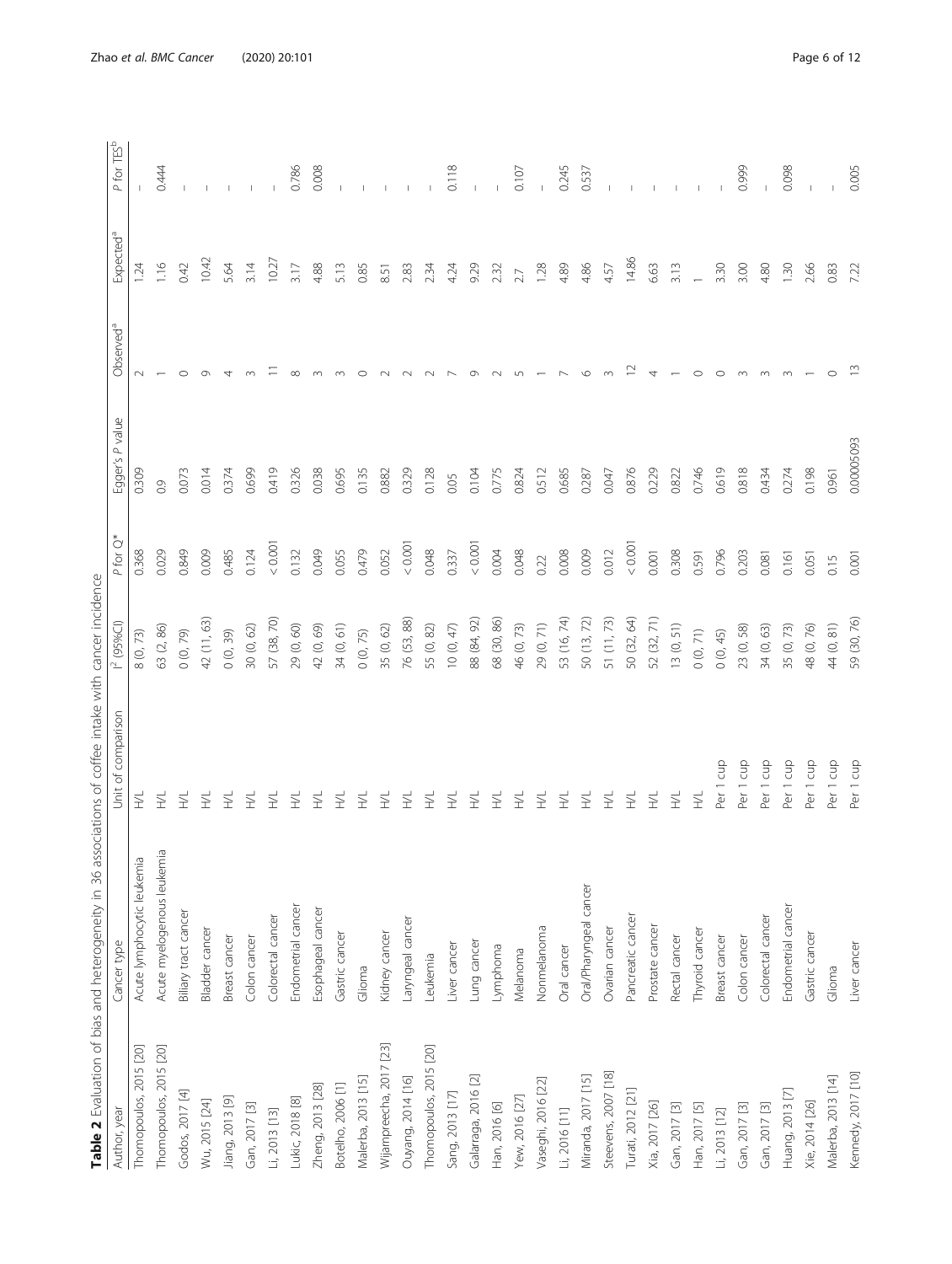| j<br>i<br>Í                        |  |
|------------------------------------|--|
| ì<br>١<br>ׇׇ֦֡֡                    |  |
|                                    |  |
| ļ                                  |  |
| ֦<br>$\overline{\phantom{a}}$<br>l |  |
|                                    |  |
| $\overline{\phantom{a}}$<br>ł      |  |
| j<br>ï                             |  |
| j                                  |  |
| ļ                                  |  |
|                                    |  |
| )<br>j                             |  |
|                                    |  |
| j                                  |  |
| $\ddot{\cdot}$                     |  |
| $\ddot{\phantom{1}}$               |  |
| ï                                  |  |
| ś                                  |  |
| $\frac{1}{2}$                      |  |
|                                    |  |
| ļ<br>ł<br>L                        |  |
| Ì                                  |  |
| $\overline{\phantom{a}}$<br>I      |  |
| ١                                  |  |
| ļ                                  |  |
|                                    |  |
|                                    |  |
|                                    |  |
| ١                                  |  |
| $\ddot{\phantom{a}}$               |  |
| )<br>)                             |  |
|                                    |  |
| ì                                  |  |
| ï                                  |  |
| ׇ֚֘֡<br>j<br>١                     |  |
| I<br>Í<br>j                        |  |
| 5<br>ì<br>j                        |  |
| į<br>١<br>١                        |  |
| j                                  |  |
|                                    |  |
| ٢                                  |  |
| I<br>ś                             |  |
| j                                  |  |
| ١                                  |  |
|                                    |  |
|                                    |  |
|                                    |  |
| j                                  |  |
| ١                                  |  |
| j                                  |  |
| j<br>t                             |  |
| ı<br>ĺ                             |  |
| j<br>Ó                             |  |
| 高                                  |  |
| ı                                  |  |
|                                    |  |

|                   | ֚֚֬               |                    |             |          |                 |                      |                       |                        |
|-------------------|-------------------|--------------------|-------------|----------|-----------------|----------------------|-----------------------|------------------------|
| uthor, year       | Cancer type       | Jnit of comparison | $(95\%$ CI) | P for Q* | Egger's P value | bserved <sup>a</sup> | Expected <sup>a</sup> | P for TES <sup>!</sup> |
| ang, 2010 [19]    | ung cancer        | Per 1 cup          | (0, 73)     | 0.092    | 0.499           |                      | 2.21                  | 0.543                  |
| Turati, 2012 [21, | Pancreatic cancer | Per 1 cup          | 55 (47, 76) | < 0.001  | 0.326           |                      | 8.67                  | I                      |
| Gan, 2017 [3]     | Rectal cancer     | CUD<br>èr          | 2(0, 50)    | 0.323    | 0.383           |                      | 3.15                  |                        |
|                   |                   |                    |             |          |                 |                      |                       |                        |

Abbreviation: H/L The highest intake vs. lowest intake of coffee

Reference was provided in Additional file [1](#page-9-0): Table S3

\*ab P value from Cochran's Q test for heterogeneity. Observed and expected number of significant studies using effect of largest study (smallest standard error) of each meta-analysis as plausible effect size

P value from test for excess significance bias. All statistical tests are two sided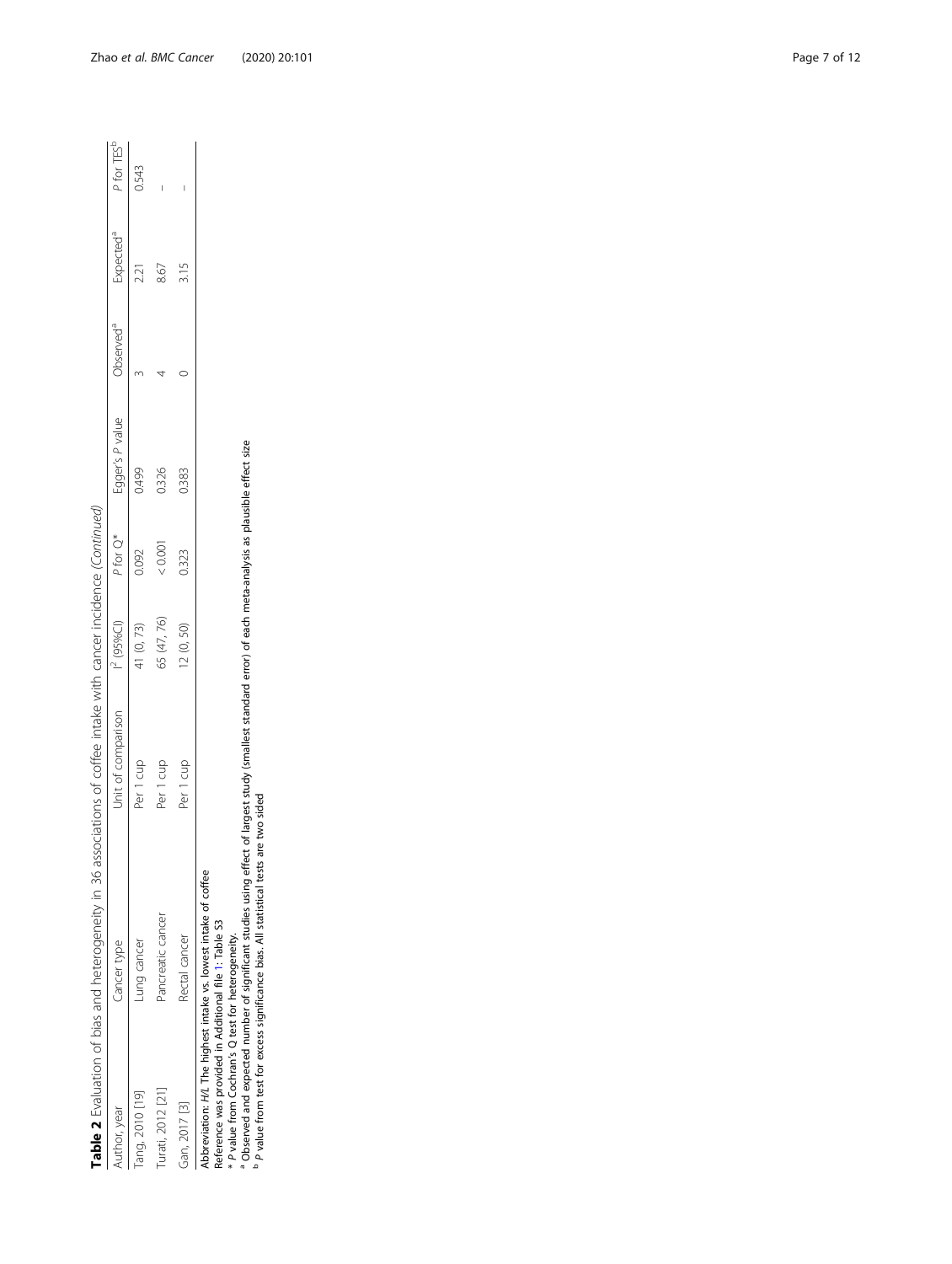<span id="page-7-0"></span>

| Associations               | Unit of    | No. of         |       | Publication |                                                                                                                                                                                                                                                                                        |                     | 95%           |
|----------------------------|------------|----------------|-------|-------------|----------------------------------------------------------------------------------------------------------------------------------------------------------------------------------------------------------------------------------------------------------------------------------------|---------------------|---------------|
| of coffee with             | comparison | studies        | $I^2$ | bias        | Random-effects model                                                                                                                                                                                                                                                                   | RR (95% CI)         | PI            |
|                            |            |                |       |             |                                                                                                                                                                                                                                                                                        |                     |               |
| Liver cancer               | H/L        | 16             | 10.2  | Yes         |                                                                                                                                                                                                                                                                                        | 0.48(0.40, 0.58)    | (0.35, 0.67)  |
| Oral cancer                | H/L        | 15             | 53.1  | No          |                                                                                                                                                                                                                                                                                        | 0.63(0.52, 0.75)    | (0.36, 1.09)  |
| Oral/pharyngeal cancer     | H/L        | 17             | 50.3  | No          |                                                                                                                                                                                                                                                                                        | 0.69(0.57, 0.84)    | (0.37, 1.29)  |
| Endometrial cancer         | H/L        | 19             | 29.6  | No          |                                                                                                                                                                                                                                                                                        | 0.75(0.70, 0.82)    | (0.60, 0.93)  |
| Melanoma                   | H/L        | 11             | 45.8  | No          |                                                                                                                                                                                                                                                                                        | 0.75(0.65, 0.87)    | (0.50, 1.12)  |
| Esophageal cancer          | H/L        | 14             | 42.1  | Yes         |                                                                                                                                                                                                                                                                                        | 0.84(0.72, 0.98)    | (0.55, 1.29)  |
| Nonmelanoma                | H/L        | 6              | 28.7  | No          |                                                                                                                                                                                                                                                                                        | 0.87(0.78, 0.98)    | (0.67, 1.13)  |
| Colorectal cancer          | H/L        | 40             | 56.5  | No          |                                                                                                                                                                                                                                                                                        | 0.88(0.81, 0.96)    | (0.59, 1.30)  |
| Biliary tract cancer       | H/L        | 5              | 0     | Yes         |                                                                                                                                                                                                                                                                                        | 0.91(0.69, 1.20)    | (0.58, 1.43)  |
| Thyroid cancer             | H/L        | $\overline{7}$ | 0     | No          |                                                                                                                                                                                                                                                                                        | 0.91(0.74, 1.12)    | (0.70, 1.19)  |
| Colon cancer               | H/L        | 16             | 29.9  | No          |                                                                                                                                                                                                                                                                                        | 0.92(0.83, 1.02)    | (0.72, 1.18)  |
| <b>Breast cancer</b>       | H/L        | 34             | 0     | No          |                                                                                                                                                                                                                                                                                        | 0.97(0.93, 1.01)    | (0.93, 1.01)  |
| Gastric cancer             | H/L        | 23             | 34.4  | No          |                                                                                                                                                                                                                                                                                        | 0.97(0.86, 1.09)    | (0.67, 1.40)  |
| Kidney cancer              | H/L        | 22             | 35.4  | No          |                                                                                                                                                                                                                                                                                        | 0.99(0.89, 1.11)    | (0.71, 1.38)  |
| Glioma                     | H/L        | 6              | 0     | No          |                                                                                                                                                                                                                                                                                        | 1.01 (0.83, 1.22)   | (0.77, 1.32)  |
| Rectal cancer              | H/L        | 15             | 13    | No          |                                                                                                                                                                                                                                                                                        | 1.06 (0.95, 1.19)   | (0.86, 1.31)  |
| Prostate cancer            | H/L        | 28             | 52.2  | No          |                                                                                                                                                                                                                                                                                        | 1.07 (0.96, 1.18)   | (0.74, 1.53)  |
| Lymphoma                   | H/L        | $\overline{7}$ | 68.1  | No          |                                                                                                                                                                                                                                                                                        | 1.08 (0.76, 1.53)   | (0.38, 3.05)  |
| Pancreatic cancer          | H/L        | 54             | 50.1  | No          |                                                                                                                                                                                                                                                                                        | 1.13 (0.99, 1.29)   | (0.59, 2.16)  |
| Laryngeal cancer           | H/L        | 8              | 76.4  | No          |                                                                                                                                                                                                                                                                                        | 1.18 (0.87, 1.59)   | (0.47, 2.93)  |
| Ovarian cancer             | H/L        | 15             | 50.8  | Yes         |                                                                                                                                                                                                                                                                                        | 1.18 (0.97, 1.44)   | (0.63, 2.19)  |
| Lung cancer                | H/L        | 21             | 88.3  | No          |                                                                                                                                                                                                                                                                                        | 1.26(1.13, 1.41)    | (0.82, 1.93)  |
| <b>Bladder</b> cancer      | H/L        | 30             | 42.1  | Yes         |                                                                                                                                                                                                                                                                                        | 1.35 (1.20, 1.50)   | (0.90, 2.00)  |
| Acute lymphocytic leukemia | H/L        | $\overline{7}$ | 8     | No          |                                                                                                                                                                                                                                                                                        | 1.44 (1.21, 1.71)   | (1.09, 1.91)  |
| Leukemia                   | H/L        | 6              | 55.2  | No          |                                                                                                                                                                                                                                                                                        | 1.57(1.16, 2.11)    | (0.69, 3.56)  |
| Acute myelogenous leukemia | H/L        | 6              | 63    | No          |                                                                                                                                                                                                                                                                                        | 1.78 (0.87, 3.65)   | (0.17, 18.39) |
| Liver cancer               | Per 1 cup  | 17             | 59.2  | Yes         |                                                                                                                                                                                                                                                                                        | $0.81$ (0.77, 0.85) | (0.68, 0.95)  |
| <b>Endometrial cancer</b>  | Per 1 cup  | $\overline{7}$ | 35    | No          |                                                                                                                                                                                                                                                                                        | 0.93(0.90, 0.97)    | (0.85, 1.02)  |
| Colon cancer               | Per 1 cup  | 15             | 22.6  | No          |                                                                                                                                                                                                                                                                                        | 0.98(0.97, 1.00)    | (0.95, 1.02)  |
| <b>Breast cancer</b>       | Per 1 cup  | 24             | 0     | No          |                                                                                                                                                                                                                                                                                        | 0.99(0.98, 1.00)    | (0.98, 1.00)  |
| Colorectal cancer          | Per 1 cup  | 17             | 34.4  | No          |                                                                                                                                                                                                                                                                                        | 0.99(0.98, 1.01)    | (0.96, 1.03)  |
| Glioma                     | Per 1 cup  | $\overline{4}$ | 43.5  | No          |                                                                                                                                                                                                                                                                                        | 1.00 (0.96, 1.05)   | (0.85, 1.19)  |
| Rectal cancer              | Per 1 cup  | 14             | 11.9  | No          |                                                                                                                                                                                                                                                                                        | 1.01 (0.99, 1.03)   | (0.98, 1.05)  |
| Gastric cancer             | Per 1 cup  | $9\,$          | 48.1  | No          |                                                                                                                                                                                                                                                                                        | 1.02 (0.97, 1.06)   | (0.90, 1.15)  |
| Pancreatic cancer          | Per 1 cup  | 28             | 64.7  | No          |                                                                                                                                                                                                                                                                                        | 1.03 (0.99, 1.06)   | (0.90, 1.17)  |
| Lung cancer                | Per 1 cup  | 9              | 41.3  | No          |                                                                                                                                                                                                                                                                                        | 1.07 (1.02, 1.12)   | (0.95, 1.21)  |
|                            |            |                |       |             |                                                                                                                                                                                                                                                                                        |                     |               |
|                            |            |                |       |             | $\overline{2}$<br>3<br>.5<br>$\mathbf{1}$                                                                                                                                                                                                                                              |                     |               |
|                            |            |                |       |             | Fig. 2 Summary estimates with 95% confidence and prediction intervals from 36 associations of coffee and cancer. H/L, the highest versus lowest<br>intake of coffee; RR, relative risk; PI, prediction intervals. RRs and 95%CIs displayed were calculated from random-effects models. |                     |               |

present for three outcomes, including liver cancer (per 1 cup), endometrial cancer (per 1 cup) and esophageal cancer (H/L). Using summary estimates of fixed or random-effects as plausible effect sizes gave similar results. There were 21 associations that included 10 or more studies. Six of 36 had evidence of publication bias using Egger's test.

#### Evaluating the evidence

Based on the above analyses, the association of childhood acute lymphocytic leukemia was supported by strong evidence in the current analyses (Table [3\)](#page-8-0). For the highest versus lowest categories, six meta-analyses (23.1%, 6/26) were supported by highly suggestive evidence for an association. Coffee intake was inversely related to the risk of endometrial cancer, liver cancer, melanoma, oral cancer, and oral/pharyngeal cancer while positively related to the risk of bladder cancer. The association between coffee and lung cancer was categorized as suggestive evidence. Four meta-analyses (15%, 4/26) were supported by weak evidence including colorectal cancer, nonmelanoma, esophageal cancer, and leukemia. For dose-response analysis, only liver and endometrial cancers were judged as highly suggestive evidence. Three cancers were considered as having weak evidence in relation to coffee drinking including cancers of the colon, breast (women), and lung.

The AMSTAR 2 instrument adopted the rating process based on the identification of critical domains and distinguished the reviews into four categories: high, moderate, low, and extremely low. Twenty-six out of 28 reviews (93%) scored as extremely low (online Additional file [1:](#page-9-0) Table S3). The low scores may be due to two main domains. First, none of the included reviews contained an explicit statement or published protocol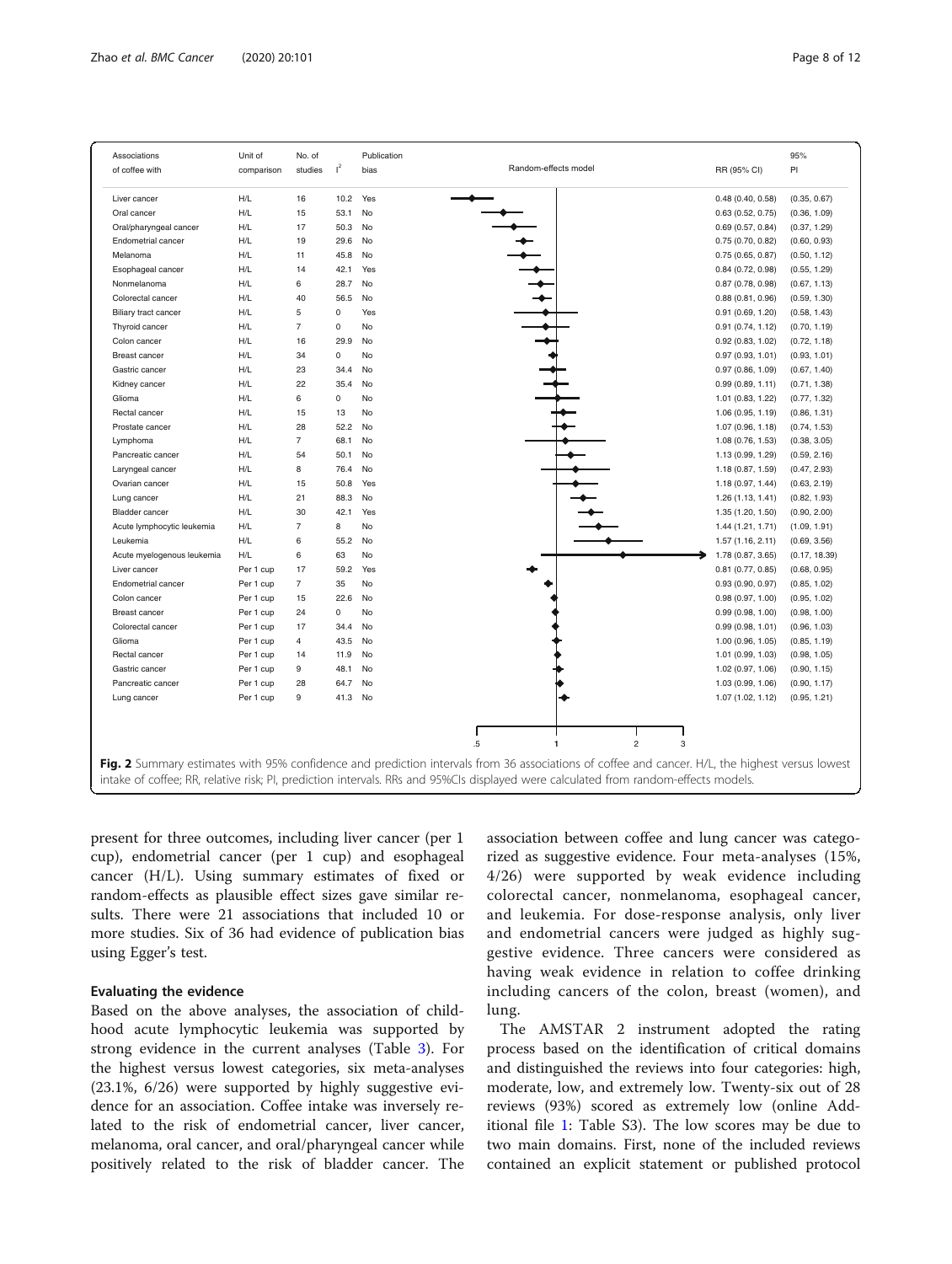|                   | Criteria used                                                                                                                                                                                                 | Decreased risk                                                                                                                                                                                                                                                                                                                                                                                                                                                                         | Increased risk                      |
|-------------------|---------------------------------------------------------------------------------------------------------------------------------------------------------------------------------------------------------------|----------------------------------------------------------------------------------------------------------------------------------------------------------------------------------------------------------------------------------------------------------------------------------------------------------------------------------------------------------------------------------------------------------------------------------------------------------------------------------------|-------------------------------------|
| Strong            | P in random-effects model $\lt$ = 0.001<br>Number of cases $> 1000$<br>$I^2 < 50\%$<br>95% predictive intervals exclude the null value<br>Small study effects $P > 0.1$<br>Excess significance bias $P > 0.1$ | None                                                                                                                                                                                                                                                                                                                                                                                                                                                                                   | Acute lymphocytic<br>leukemia (H/L) |
| Highly suggestive | P in random-effects model $\epsilon$ = 0.001<br>Number of cases $> 1000$<br>$I^2 < 75\%$                                                                                                                      | Endometrial cancer (H/L); Endometrial cancer<br>(Per 1 cup); Liver cancer (H/L); Liver cancer<br>(Per 1 cup); Melanoma (H/L); Oral cancer<br>(H/L); Oral/pharyngeal cancer (H/L)                                                                                                                                                                                                                                                                                                       | Bladder (H/L)                       |
| Suggestive        | P in random-effects model $\epsilon$ = 0.001<br>Number of cases $> 500$                                                                                                                                       | None                                                                                                                                                                                                                                                                                                                                                                                                                                                                                   | Lung cancer (H/L)                   |
| Weak              | P in random-effects model $\leq$ 0.05                                                                                                                                                                         | Breast cancer (Per 1 cup); Colon cancer (Per 1 cup);<br>Colorectal cancer (H/L); Esophageal cancer (H/L);<br>Nonmelanoma (H/L)                                                                                                                                                                                                                                                                                                                                                         | Leukemia (H/L); Lung<br>(Per 1 cup) |
| No association    | P in random-effects model $> 0.05$                                                                                                                                                                            | Pancreatic cancer (H/L); Breast cancer (H/L); Colon<br>cancer (H/L); Ovarian cancer (H/L); Acute myelogenous<br>leukemia (H/L); Pancreatic cancer (Per 1 cup); Rectal<br>cancer (Per 1 cup); Kidney cancer (H/L); Laryngeal cancer<br>(H/L); Rectal cancer (H/L); Colorectal cancer (Per 1 cup);<br>Thyroid cancer (H/L); Prostate cancer (H/L); Gastric cancer<br>(Per 1 cup); Gastric cancer (H/L); Lymphoma (H/L);<br>Glioma (Per 1 cup); Glioma (H/L); Biliary tract cancer (H/L). |                                     |

<span id="page-8-0"></span>Table 3 Summary of evidence grading for meta-analyses associating coffee intake with cancer incidence Level of evidence

H/L Highest intake vs. lowest intake of coffee

prior to the conduct of the review. Second, none of the reviews searched the grey literature database.

#### Secondary analysis

When we included a meta-analysis of prospective cohort studies only, our main results were robust (online Additional file [1](#page-9-0): Tables S4, S5, and S6). We still found highly suggestive evidence for the associations for liver and endometrial cancers. Several associations mainly based on case-control studies were not evaluated in sensitivity analyses. Associations for melanoma and lung cancer were considered as suggestive evidence. Other associations found in the main analysis were classified into weak evidence.

#### Discussion

In this umbrella review, we evaluated associations between coffee intake and 26 different cancer sites including 364,749 cancer cases. With the detailed evaluation of bias in the literature, our studies revealed that coffee intake was inversely associated with five cancer sites, namely, endometrial cancer, liver cancer, melanoma, oral cancer, and oral/pharyngeal cancer. For endometrial and liver cancers, there were robust evidences for a dosedependent association. Higher coffee intake was associated with an increased risk of childhood acute lymphocytic leukemia and bladder cancer. When we used a meta-analysis of prospective cohort studies, only associations for liver and endometrial cancers were further confirmed.

The International Agency for Research on Cancer (IARC) and the World Cancer Research Fund (WCRF) have judged the evidence of coffee intake and risk of cancer recently [[25,](#page-10-0) [26](#page-10-0)]. Their latest evaluation reported an inverse association with coffee drinking for liver and endometrial cancers. Consistent with this, the WCRF summarized the main findings from the Continuous Update Project (CUP) dose-response meta-analyses of cohort studies on coffee drinking and cancer risk reporting that it was probable that coffee intake was inversely associated with liver and endometrial cancers with low heterogeneity. The evidence was deemed suggestive for the risk of cancers of the mouth, pharynx and larynx, and of skin cancer. However, for other cancer sites, the evidence was too limited to draw a firm conclusion.

Our umbrella review of the existing evidence supports an inverse association between coffee intake and the risk of liver and endometrial cancers, which is similar to other studies [[12](#page-10-0), [27](#page-10-0)]. Previous studies only described the associations between coffee and liver and endometrial cancer and did not comprehensively evaluate the potential heterogeneity and bias. Our studies indicated there were still some questions before achieving a determinative conclusion. There was evidence of small study effects and excess significance bias for liver cancer. When we re-analyzed in meta-analyses of cohort studies, the results still tended to be affected by publication bias and excess significance bias. The association for endometrial cancer also had evidence of excess significance bias. These biases may degrade the evidence and lead to cautious and prudent conclusions.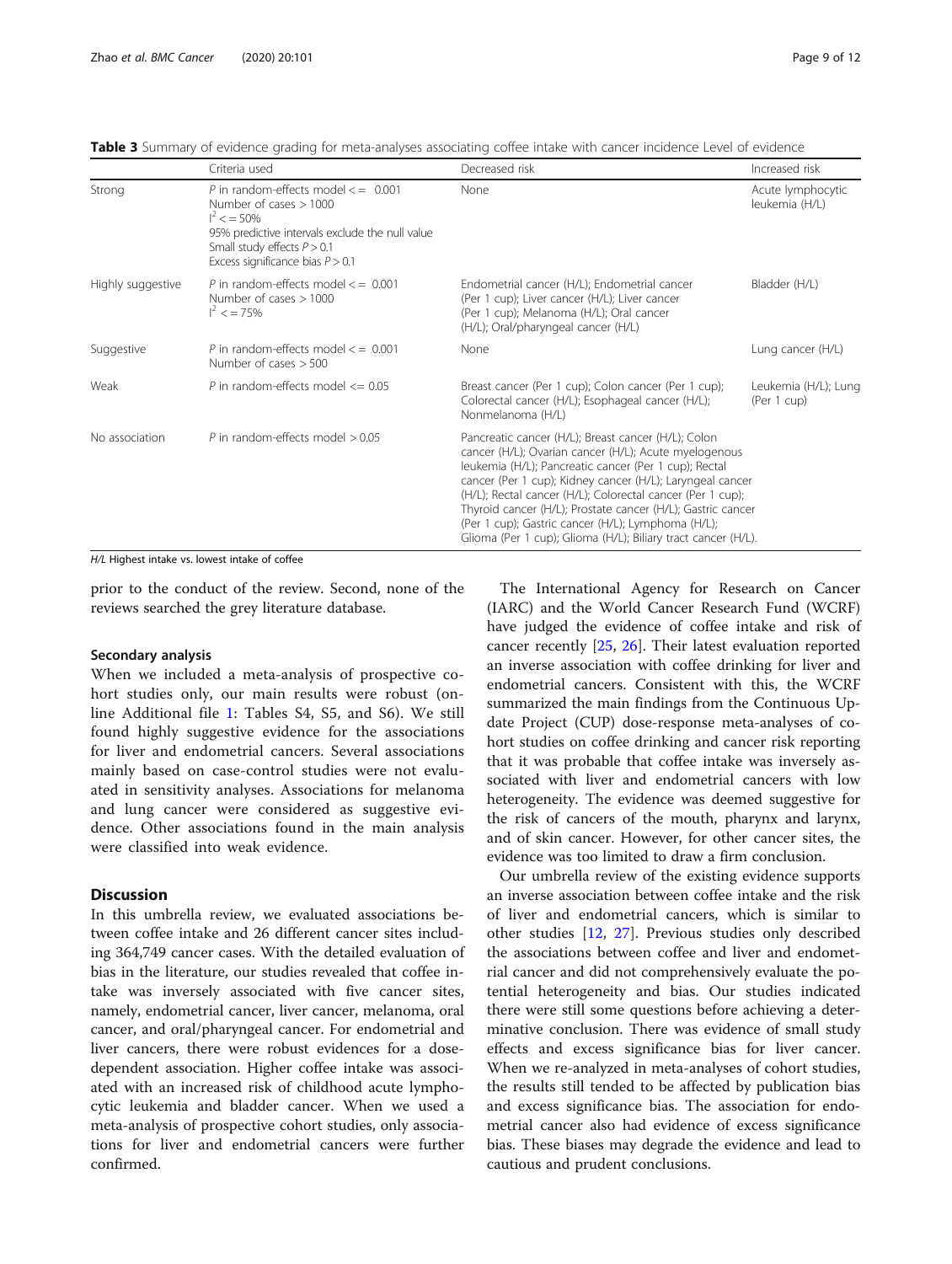<span id="page-9-0"></span>Our studies indicated higher coffee intake was inversely associated with melanoma and oral/pharyngeal cancer. However, these associations are mostly based on case-control studies that naturally tended to be affected by recall bias and selection bias. When we restricted to meta-analyses of cohort studies, the number of cases was less than 1000 for melanoma making it challenging to interpret the findings. More data from cohort studies will be needed to draw more firm conclusions for this cancer. For oral/pharyngeal cancer, substantial heterogeneity was found between cohort studies even though only four cohort studies were combined for oral cancer and six for oral/pharyngeal cancer. Similar to melanoma, associations of coffee with these rare cancers needs to be investigated in more cohorts or pooled studies.

The associations between coffee and cancers of bladder and lung have been highly debated [[13,](#page-10-0) [28](#page-10-0)]. In early reports by IARC, it was reported that there was a suggestive positive link between these two cancers with coffee based on case-control studies [\[29](#page-10-0)]. The current study indicated stronger evidence when included meta-analysis of all observational studies. However, these associations were categorized into weak or no evidence in metaanalyses of cohort studies. The recall bias and confounding effect of tobacco smoking may play a role in these observed associations. Recently, some debates are ignited about the acrylamide formed early in the roasting process of coffee beans, a carcinogen in both animals and human  $[30]$  $[30]$ . However, we did not have enough evidence to attribute the positive associations between coffee and these two types of cancers to the acrylamide because such a low exposure of acrylamide in coffee is unlikely to cause any cancers in human body [\[31](#page-10-0), [32\]](#page-10-0).

Our study also indicated high coffee consumption during pregnancy was associated with acute lymphocytic leukemia in childhood based on a meta-analysis of six case-control studies. Even though the evidence is categorized as convincing evidence, we still need more cohort studies to illustrate the association between maternal coffee intake and childhood leukemia. For colon and breast cancers, if there is any association, coffee drinking may have a very small effect, which means these associations need a larger sample of population to be confirmed. For nonmelanoma and esophageal cancer, these associations were present mainly in case-control studies [[33,](#page-10-0) [34\]](#page-10-0). Therefore, more prospective studies are needed for a further conclusion.

For possible associations of coffee intake with the risk of cancer, the biological mechanism remains unclear. Numerous studies indicated that coffee drinking provides exposure to a range of biologically active chemicals, including caffeine and phenolic compounds that may impact health through various mechanisms, such as antioxidants, insulin sensitivity, liver function, and

chronic inflammation [\[4,](#page-10-0) [35](#page-11-0)]. However, these benefits have not been obtained in randomized controlled studies (RCTs) yet. Therefore, to confirm these healthy effects and explore the underlying mechanism, new high quality RCTs with serum biomarker should be conducted.

Umbrella reviews rely on methodological quality and report transparency of the included meta-analyses [\[36](#page-11-0)]. Therefore, several limitations should be acknowledged in the current study. First, since umbrella reviews are observational studies, the reliability depended on the included meta-analysis directly and the original studies indirectly. It is impossible to control biases fielded in the original studies. Second, using the categorical association comparing the highest vs. lowest categories of coffee intake, or the linear association per one cup increase of coffee intake, may not reflect the real association (e.g. non-linear association) because we do not have the access to the individual-level data from the original studies. Finally, before a general recommendation on cancer prevention can be made, more researches are needed to improve understanding of how the volume and regularity of consumption, type of coffee, and style of preparation, such as adding milk or sugar, affect the risk of cancer.

#### Conclusions

Even though coffee has been associated with a lower risk of several common cancers in the literature, the associations for only liver cancer and endometrial cancer were supported by highly suggestive evidence. Findings for cancer at other sites were less consistent, presenting hints of uncertainty and/or bias, which need more confirmative studies in the future.

#### Additional Files

Additional file 1: Supplementary methods. Table S1. Excluded list through full-text review. Table S2. Description of meta-analyses of coffee consumption and cancer incidence with more than one meta-analysis. Table S3. AMSTAR score of included meta-analysis. Table S4. Description of meta-analyses only including cohort studies of coffee consumption and cancer incidence with more than one meta-analysis. **Table S5.** Description, evaluation of bias and heterogeneity in 34 associations of coffee intake and cancer incidence only including meta-analyses of cohort studies. Table S6. Summary of evidence grading for meta-analyses of cohort studies associating coffee intake and cancer incidence.

Additional file 2: Figure S1-S36. Forest plots of all observational studies. Figure S37-S70. Forest plots of cohort studies.

#### Abbreviations

CI: Confidence interval; IARC: International agency for research on cancer; PI: Predictive interval; WCRF: World cancer research fund

#### Acknowledgments

We would appreciate the authors of the original meta-analysis for their contribution to this topic.

#### Disclaimer

Where authors are identified as personnel of the International Agency for Research on Cancer / World Health Organization, the authors alone are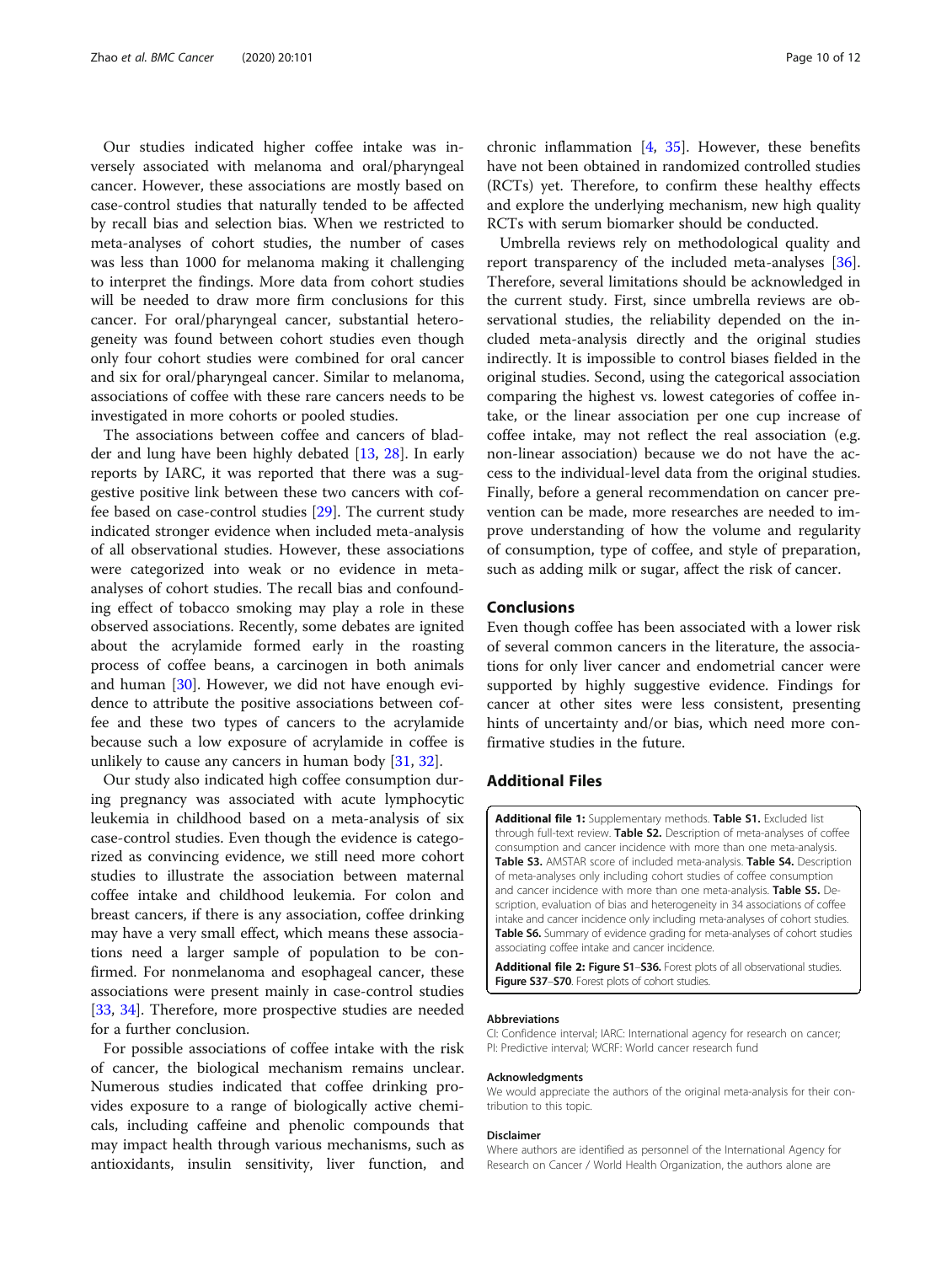<span id="page-10-0"></span>responsible for the views expressed in this article and they do not necessarily represent the decisions, policy or views of the International Agency for Research on Cancer / World Health Organization.

#### Authors' contributions

The authors' responsibilities were as follows: YBX obtained the funding; YBX and LGZ conceptualized the umbrella review and interpreted the data and results; LGZ, ZYL, and GSF conducted the research and performed the statistical analysis. LGZ drafted the initial manuscript; LGZ, ZYL, GSF, XWJ, YTT, HLL, MJG, and YBX substantively revised the manuscript and have approved the submitted version. YBX had final responsibility for the decision to submit the paper for publication.

#### Funding

This work was supported by grants of the National Key Project of Research and Development Program of China (2016YFC1302503), and the National Key Basic Research Program "973 Project" (2015CB554000). None of the funders had any influence on the study design; in the collection, analysis, and interpretation of data; in the writing of the report; and in the decision to submit the article for publication.

#### Availability of data and materials

No additional data are available.

#### Ethics approval and consent to participate

Not applicable.

#### Consent for publication

Not applicable.

#### Competing interests

The authors declare that they have no competing interests.

#### Author details

<sup>1</sup>State Key Laboratory of Oncogene and Related Genes & Department of Epidemiology, Shanghai Cancer Institute, Renji Hospital, Shanghai Jiaotong University School of Medicine, Shanghai, China. <sup>2</sup>Section of Nutrition and Metabolism, International Agency for Research on Cancer, 150, cours Albert Thomas F-69372, Cedex 08 Lyon, France.

#### Received: 7 August 2019 Accepted: 20 January 2020 Published online: 05 February 2020

#### References

- Cano-Marquina A, Tarin JJ, Cano A. The impact of coffee on health. Maturitas. 2013;75(1):7–21.
- 2. Park SY, Freedman ND, Haiman CA, Le Marchand L, Wilkens LR, Setiawan VW. Prospective study of coffee consumption and cancer incidence in nonwhite populations. Cancer Epidemiol Biomark Prev. 2018;27(8):928–35.
- 3. Weinstein ND. Reactions to life-style warnings: coffee and cancer. Health Educ Q. 1985;12(2):129–34.
- 4. Bohn SK, Blomhoff R, Paur I. Coffee and cancer risk, epidemiological evidence, and molecular mechanisms. Mol Nutr Food Res. 2014;58(5):915–30.
- 5. Gaascht F, Dicato M, Diederich M. Coffee provides a natural multitarget pharmacopeia against the hallmarks of cancer. Genes Nutr. 2015;10(6):51.
- 6. Marrett LD, Walter SD, Meigs JW. Coffee drinking and bladder cancer in Connecticut. Am J Epidemiol. 1983;117(2):113–27.
- 7. Simon D, Yen S, Cole P. Coffee drinking and cancer of the lower urinary tract. J Natl Cancer Inst. 1975;54(3):587–91.
- Bamia C, Lagiou P, Jenab M, Trichopoulou A, Fedirko V, Aleksandrova K, Pischon T, Overvad K, Olsen A, Tjonneland A, et al. Coffee, tea and decaffeinated coffee in relation to hepatocellular carcinoma in a European population: multicentre, prospective cohort study. Int J Cancer. 2015;136(8): 1899–908.
- Caini S, Masala G, Saieva C, Kvaskoff M, Savoye I, Sacerdote C, Hemmingsson O, Hammer Bech B, Overvad K, Tjonneland A, et al. Coffee, tea and melanoma risk: findings from the European prospective investigation into Cancer and nutrition. Int J Cancer. 2017;140(10):2246–55.
- 10. Petrick JL, Freedman ND, Graubard BI, Sahasrabuddhe VV, Lai GY, Alavanja MC, Beane-Freeman LE, Boggs DA, Buring JE, Chan AT, et al. Coffee consumption and risk of hepatocellular carcinoma and intrahepatic

cholangiocarcinoma by sex: the liver cancer pooling project. Cancer Epidemiol Biomark Prev. 2015;24(9):1398–406.

- 11. Gunter MJ, Schaub JA, Xue X, Freedman ND, Gaudet MM, Rohan TE, Hollenbeck AR, Sinha R. A prospective investigation of coffee drinking and endometrial cancer incidence. Int J Cancer. 2012;131(4):E530–6.
- 12. Grosso G, Godos J, Galvano F, Giovannucci EL. Coffee, caffeine, and health outcomes: an umbrella review. Annu Rev Nutr. 2017;37:131–56.
- 13. Gruber K. Coffee consumption and bladder cancer are linked, analysis shows. BMJ. 2015;350:h1477.
- 14. Aromataris E, Fernandez R, Godfrey CM, Holly C, Khalil H, Tungpunkom P. Summarizing systematic reviews: methodological development, conduct and reporting of an umbrella review approach. Int J Evid Based Healthc. 2015;13(3):132–40.
- 15. Shamseer L, Moher D, Clarke M, Ghersi D, Liberati A, Petticrew M, Shekelle P, Stewart LA, Group P-P. Preferred reporting items for systematic review and meta-analysis protocols (PRISMA-P) 2015: elaboration and explanation. BMJ. 2015;350:g7647.
- 16. DerSimonian R, Laird N. Meta-analysis in clinical trials. Control Clin Trials. 1986;7(3):177–88.
- 17. Ioannidis JP, Patsopoulos NA, Evangelou E. Uncertainty in heterogeneity estimates in meta-analyses. BMJ. 2007;335(7626):914–6.
- 18. Higgins JP, Thompson SG. Quantifying heterogeneity in a meta-analysis. Stat Med. 2002;21(11):1539–58.
- 19. Riley RD, Higgins JP, Deeks JJ. Interpretation of random effects metaanalyses. BMJ. 2011;342:d549.
- 20. Egger M, Davey Smith G, Schneider M, Minder C. Bias in meta-analysis detected by a simple, graphical test. BMJ. 1997;315(7109):629–34.
- 21. Ioannidis JPA. Clarifications on the application and interpretation of the test for excess significance and its extensions. J Math Psychol. 2013;57(5):184–7.
- 22. Bellou V, Belbasis L, Tzoulaki I, Evangelou E, Ioannidis JP. Environmental risk factors and Parkinson's disease: an umbrella review of meta-analyses. Parkinsonism Relat Disord. 2016;23:1–9.
- 23. Bellou V, Belbasis L, Tzoulaki I, Middleton LT, Ioannidis JPA, Evangelou E. Systematic evaluation of the associations between environmental risk factors and dementia: an umbrella review of systematic reviews and metaanalyses. Alzheimers Dement. 2017;13(4):406–18.
- 24. Markozannes G, Tzoulaki I, Karli D, Evangelou E, Ntzani E, Gunter MJ, Norat T, Ioannidis JP, Tsilidis KK. Diet, body size, physical activity and risk of prostate cancer: an umbrella review of the evidence. Eur J Cancer. 2016;69:61–9.
- 25. World Cancer Research Fund Network: Non-alcoholic drinks and the risk of cancer. In: Continuous Update Project. 2018.
- 26. International Agency for Research on Cancer Group: Evaluation of drinking coffee, maté, and very hot beverages. In: IARC Monographs. 2018.
- 27. Poole R, Kennedy OJ, Roderick P, Fallowfield JA, Hayes PC, Parkes J. Coffee consumption and health: umbrella review of meta-analyses of multiple health outcomes. BMJ. 2017;359:j5024.
- 28. Sherman M. What is the relationship between coffee and lung cancer? Eur J Clin Nutr. 2016;70(9):1096.
- 29. World Health Organization: Coffee, Tea, Mate, Methylxanthines, and Methylglyoxal. In: IARC Monographs on the Evaluation of Carcinogenic Risks to Humans. Edited by Cancer IAfRo, vol. 2018; 1991.
- 30. Zhivagui M, Ng AWT, Ardin M, Churchwell MI, Pandey M, Renard C, Villar S, Cahais V, Robitaille A, Bouaoun L, et al. Experimental and pan-cancer genome analyses reveal widespread contribution of acrylamide exposure to carcinogenesis in humans. Genome Res. 2019;29(4):521–31.
- 31. Kotemori A, Ishihara J, Zha L, Liu R, Sawada N, Iwasaki M, Sobue T, Tsugane S, Group JS. Dietary acrylamide intake and the risk of endometrial or ovarian cancers in Japanese women. Cancer Sci. 2018;109(10):3316–25.
- 32. Kotemori A, Ishihara J, Zha L, Liu R, Sawada N, Iwasaki M, Sobue T, Tsugane S, Group JS. Dietary acrylamide intake and risk of breast cancer: the Japan public health center-based prospective study. Cancer Sci. 2018;109(3):843–53.
- 33. Vaseghi G, Haghjoo-Javanmard S, Naderi J, Eshraghi A, Mahdavi M, Mansourian M. Coffee consumption and risk of nonmelanoma skin cancer: a dose-response meta-analysis. Eur J Cancer Prev. 2018;27(2): 164–70.
- 34. Zheng JS, Yang J, Fu YQ, Huang T, Huang YJ, Li D. Effects of green tea, black tea, and coffee consumption on the risk of esophageal cancer: a systematic review and meta-analysis of observational studies. Nutr Cancer. 2013;65(1):1–16.